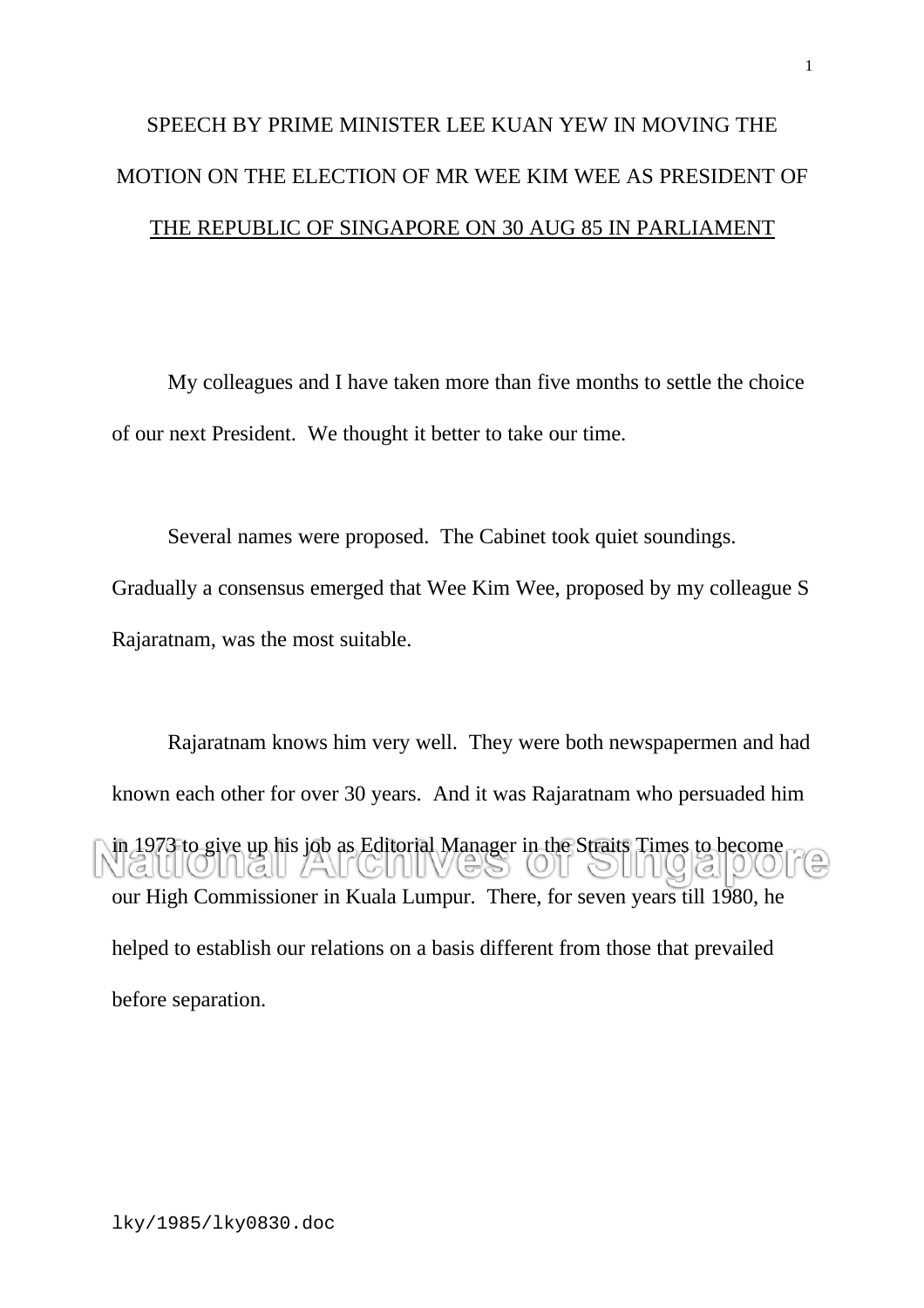I had met him in the 1950s in his capacity as reporter, and later as editor. He was a competent, objective and reliable journalist. He was also a man committed to Singapore. It was early in my political life. During the tumultuous 1950s and 60s, I observed that he watched, with barely concealed alarm, the agitation, the protests, the strikes, the demonstrations, and the violence that sporadically broke out. They were part of the revolution in the streets of Singapore. He was a Straits-born Chinese, English-educated, and thoroughly law-abiding. He watched the deliberate build-up of hate and violence with distaste and dismay. He must have thought the country was going down the drain. He often looked at me with incomprehension, wondering what I was doing, siding with or representing these wild men, and adding to the mayhem.

I did not realise how shrewd he was until he became our High Commissioner in Kuala Lumpur. When I read his perceptive despatches from Kuala Lumpur, I realised that he understood the difficult, delicate, and complex  $\overline{1}$   $\sigma$  $\left[\binom{m}{2}$ nature of our relationships. A measure of his engaging personality was that he had free access to all the important leaders in Kuala Lumpur. The Prime Minister, Ministers and officials, all spoke freely and frankly to him. His despatches analysing the situation always got to the heart of the matter.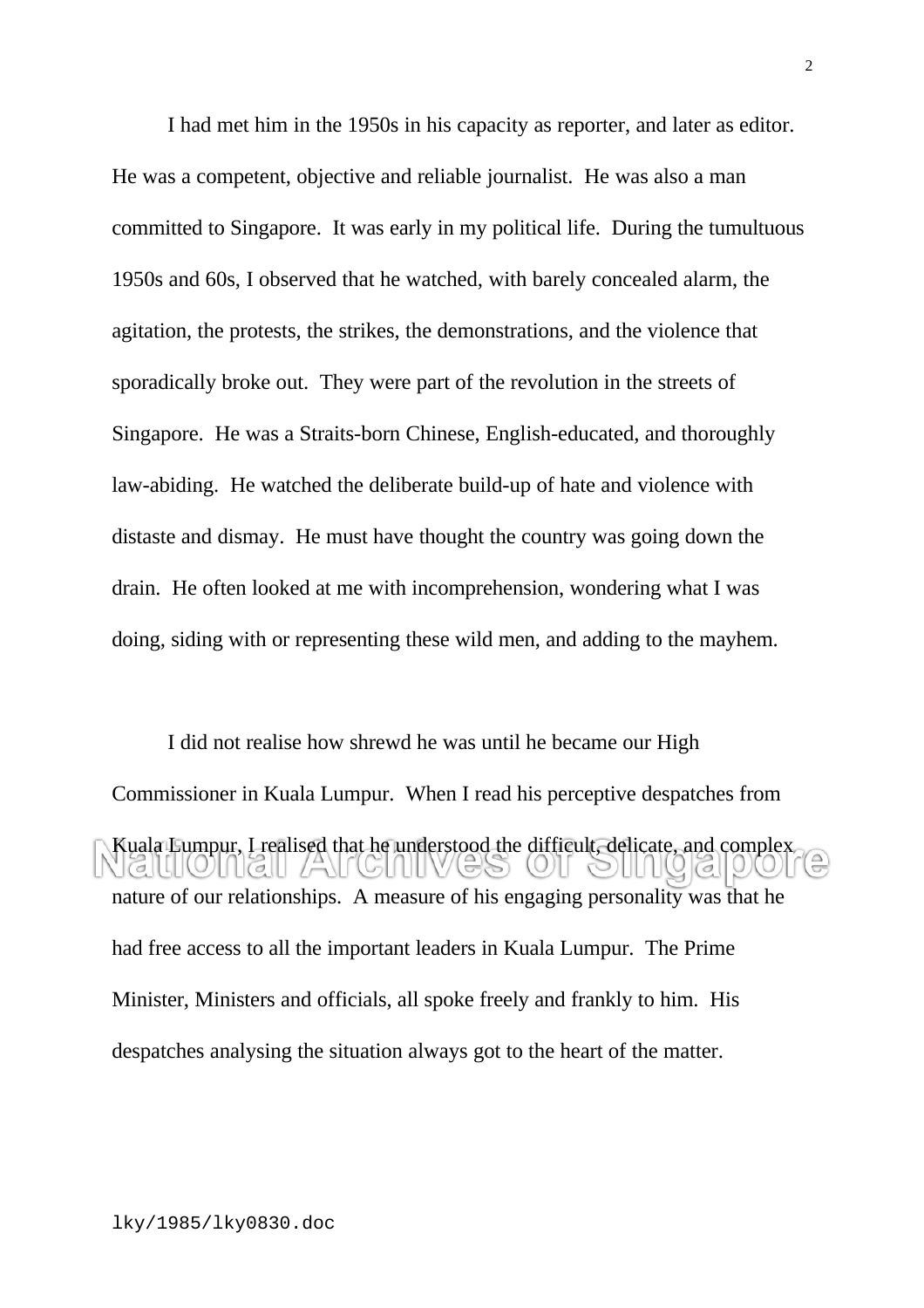When I asked him a few weeks ago to consider this appointment, he reminded me that he was not even a university graduate. I said that was irrelevant. We were not looking for a scholar. What Singapore needs in a President is a man of integrity and dignity. He is without affectations. His easy manner and his understanding of people will make a good Head of State.

When he agreed to be considered as President, I asked him to give me a resume of his career. As Prime Minister I read the curriculum vitae of the people I am about to meet. They are either mostly VIPs or important men whom I have to consider for high positions. So I have some experience in interpreting the curriculum vitae of people with great accomplishments. Some are brief and terse, others are detailed, listing out their degrees, titles, and high offices. Wee Kim Wee's resume was straightforward and simple. It was not meant to impress anyone. In summarising his career to the House, I can do no better than abstract the gist from his resume because this is how he sees himself<br> $\bigcirc$  all  $\bigcirc$  all  $\bigcirc$  all  $\bigcirc$  all  $\bigcirc$  all  $\bigcirc$  all  $\bigcirc$  all  $\bigcirc$  all  $\bigcirc$  all  $\bigcirc$  all  $\bigcirc$  all  $\bigcirc$  all  $\bigcirc$  all  $\bigcirc$  all  $\bigcirc$  all  $\bigcirc$  all

"I was born (at the Free Middleton Hospital) in Singapore on  $4<sup>th</sup>$ November 1915.

I was the fourth and youngest in the family - two brothers and one halfbrother.

lky/1985/lky0830.doc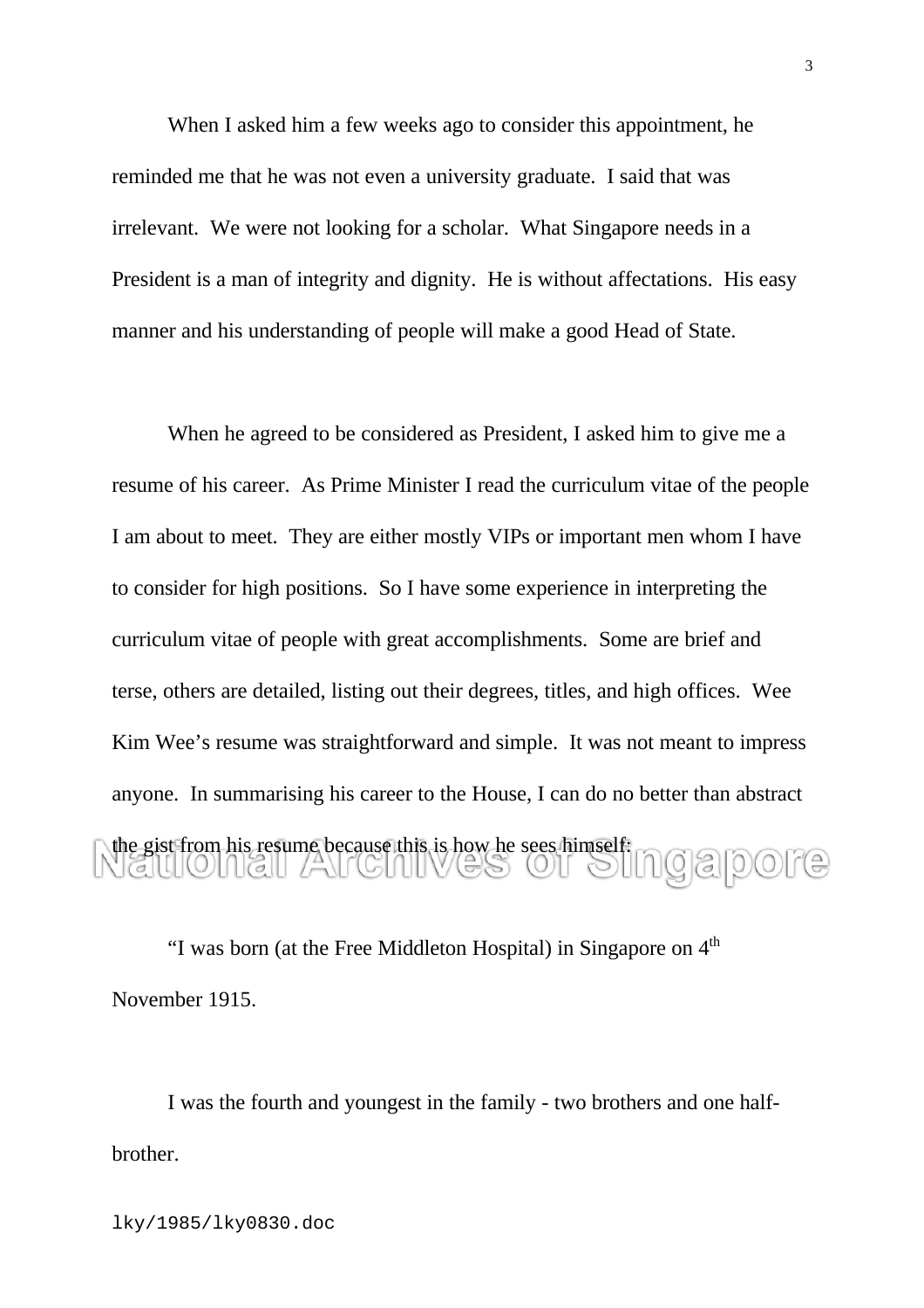My father was Wee Choong Lay.

My mother was Chua Hay Luan alias Tak Poh.

My father worked as a clerk on a ship in charge of cargoes (then referred to as a "chin choo"). The ship plied between Singapore and Java. He was blind at a fairly early age (before 45) after an unsuccessful operation.

With this tragedy the family was forced through circumstances to move from Zion Road to 4.5 milestone Holland Road into a house offered by a wealthy owner for a token rental of \$3 a month.

The house had no electricity or piped water. The family resorted to poultry rearing and also depended on some of the fruit trees in the sprawling compound for its survival.

At 8 years old (in 1923) I was admitted into Pearl's Hill School. From there I went to Outram School and thence to Raffles Institution.

lky/1985/lky0830.doc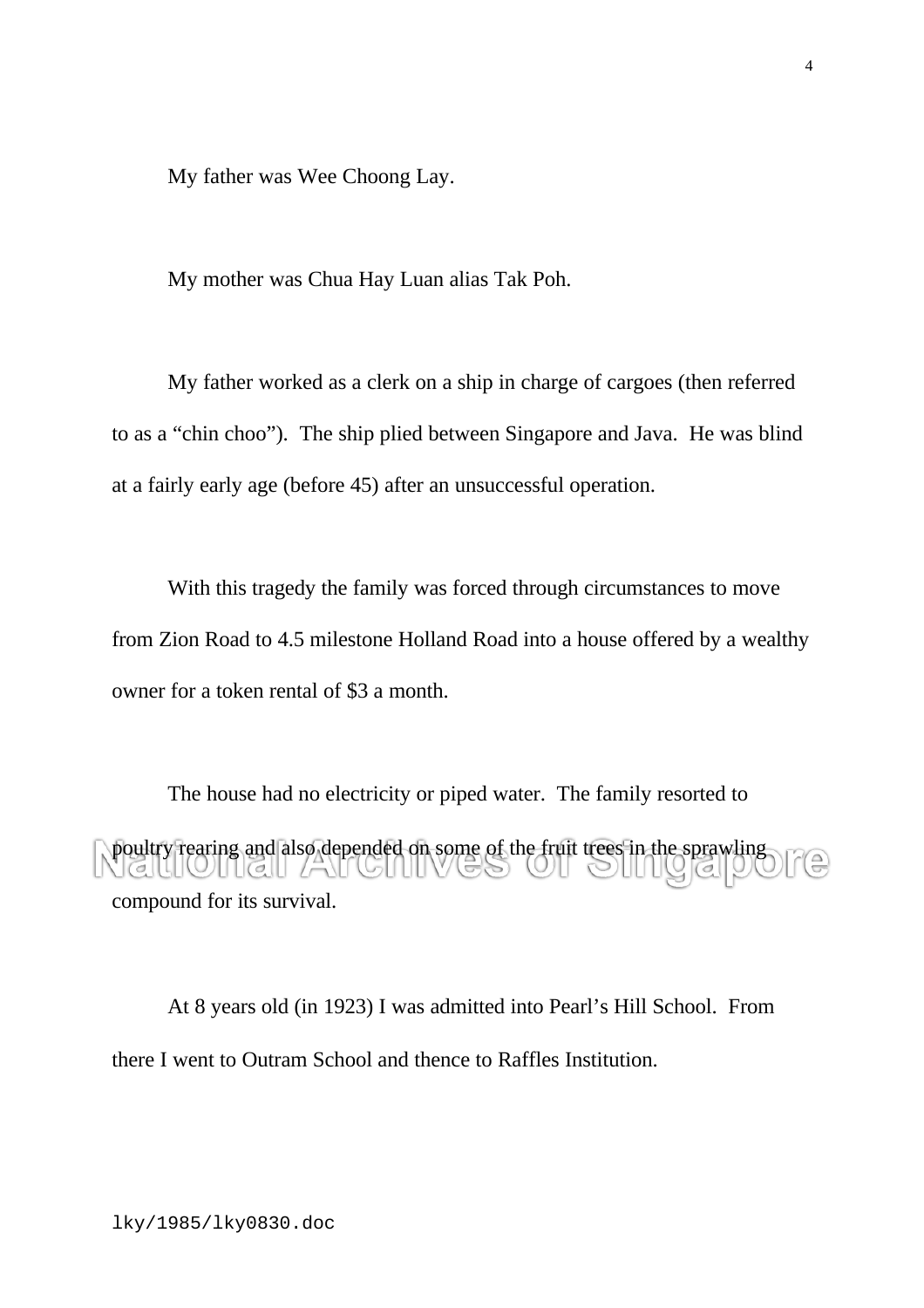In 1929 I passed my Std VII and was due to be promoted to a "Junior" class. My mother prevailed upon me to seek employment as the family was still eking a hand-to-mouth living at the SHB quarters at Kampong Bahru.

An uncle, Tan Kok Tiong, was then Chief Clerk of the Straits Times. On his recommendation I got a job in the Circulation Department. Five years later I was transferred to the Advertising Department. Three or four years later I got my first "break" as a reporter, covering sports after my regular office hours. I reported on soccer at the three stadiums (Anson Road, Farrer Road and Geylang) and all badminton, table-tennis and basketball matches at the three amusement parks (Happy World, New World and Great World).

In early 1936 at the age of 21 I was married to Koh Sok Hiong.

We have seven children - a son and six daughters. Three are in Singapore, one in Kuala Lumpur and three in Melbourne, Australia.

My wife, Koh Sok Hiong (68) was born in Singapore. She did her primary and secondary education in Chinese schools - Hua Chiao at Pasir Panjang and Nanyang Girls' High School. She picked up English Language by common usage. She has always been a housewife.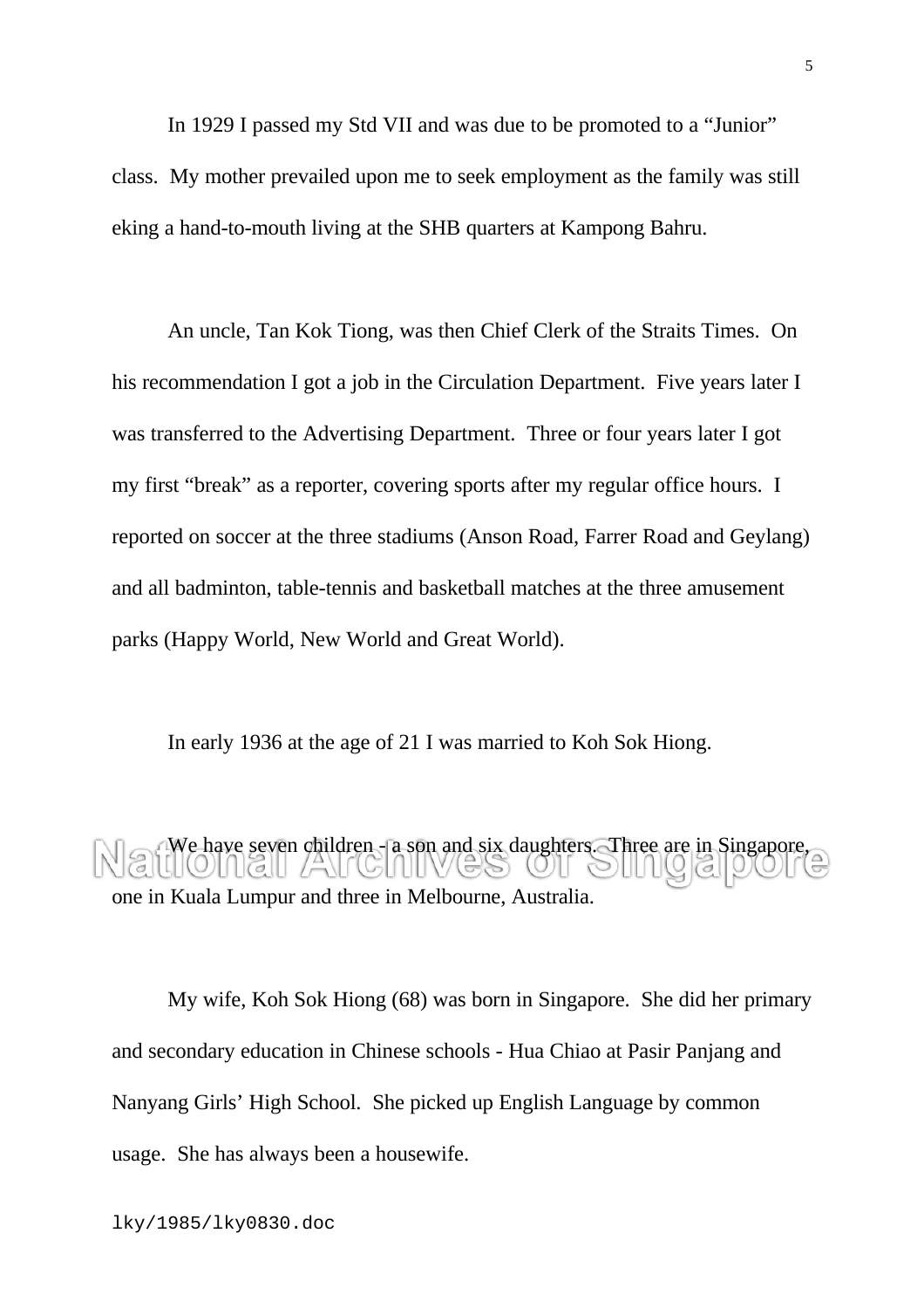We have 12 grandchildren; four in Singapore, two in Kuala Lumpur and six in Melbourne, Australia.

In early 1941 after 11.5 years service with the Straits Times I resigned because the vacant post of Circulation Chief Clerk was not offered to me. I joined the United Press Association, an American news agency.

During the war, in spite of my long hours in the UPA, I served in the ARP (Air Raid Precautions).

My family survived the war.

With no job in sight and no money I had to set up a stall in front of the SHB Quarters at Kampong Bahru selling odds and ends including mosquito destroyers.

When the war ended I was again "penniless". I did not have even a dollar of British currency. But, within a month of the liberation of Singapore the UPA correspondent, Charles McQuown-Wright, contacted me through the Straits Times. He advanced me S\$50 to start life afresh.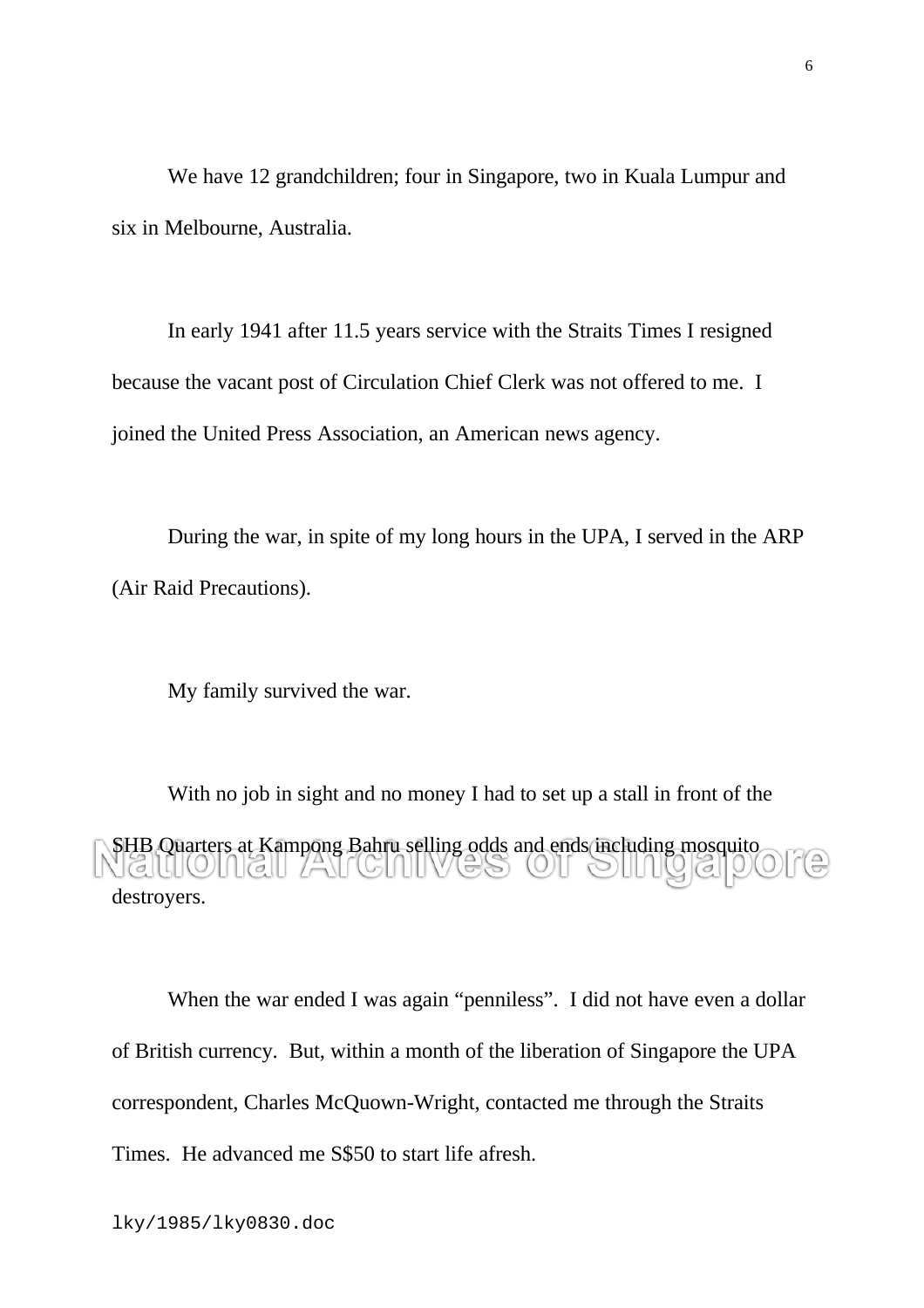Through many years of hard work my position in the UPA improved steadily and in the early 50s I was Office Manager-cum-Chief Correspondent for Singapore, Malaya, Borneo and Brunei, reporting to an American Manager for Southeast Asia.

In 1959 when the PAP had romped into power, the top executives of the Straits Times decided to move to Kuala Lumpur - Simmons, Hoffman, Siew Yee, T S Khoo. I was approached to rejoin the Straits times as Deputy Editor (Singapore), literally the head of the editorial department in Singapore. It was, to say the least, a very difficult job.

In 1970 until the day I retired in 1973, I was Editorial Manager.

In 1973 Foreign Minister Rajaratnam asked me to go to Kuala Lumpur as High Commissioner. I served seven years in this post until August 31, 1980.

In September 1980 I took up my post in Tokyo as Ambassador to Japan and the Republic of Korea. I held the post for 3.5 years until 30 April 1984.

On 1 May 1984 I was appointed Chairman of SBC.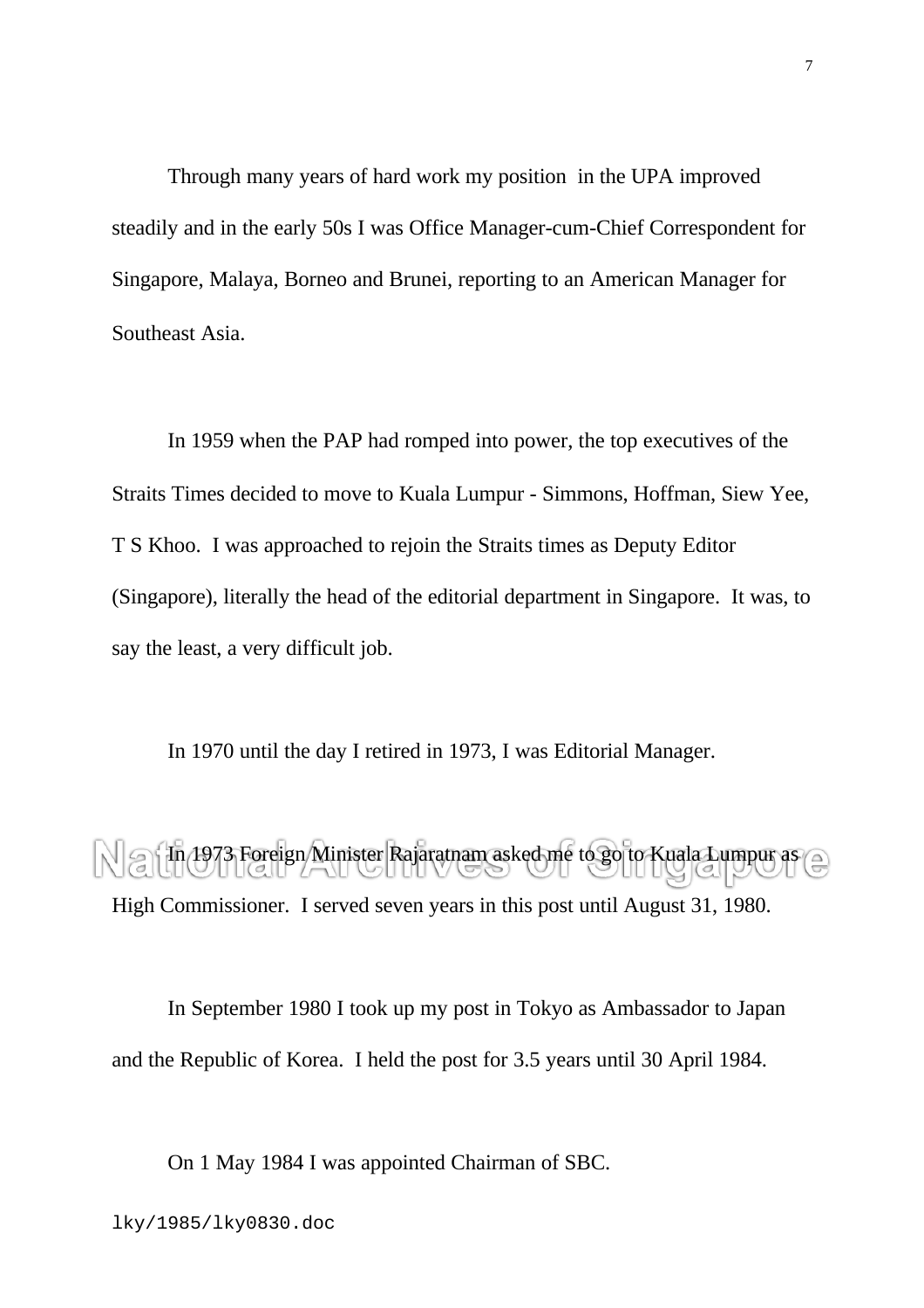Besides working and making a living, the best years of my life (20-55) were spent mainly on and for badminton in Singapore and Malaysia.

At various times also I had served in charitable bodies including the blind, deaf and SATA. For several years I was Chairman of SATA succeeding the late G H Kiat.

I was an all-round sportsman but only did well in badminton. I played table-tennis, basketball, soccer, swimming, athletics and finally golf.

In 1973 I was awarded the Public Service Star and in 1979 the Meritorious Service Medal. In 1966 I was appointed a Justice of the Peace."

He recounts his life without pretensions. He was ceaselessly striving, not for high and mighty pursuits, but simply to make a living, to help his family, to share some of the joys of life with his fellowmen. He did his share of public service as a Justice of the Peace, and charitable work for the blind, the deaf, and through SATA.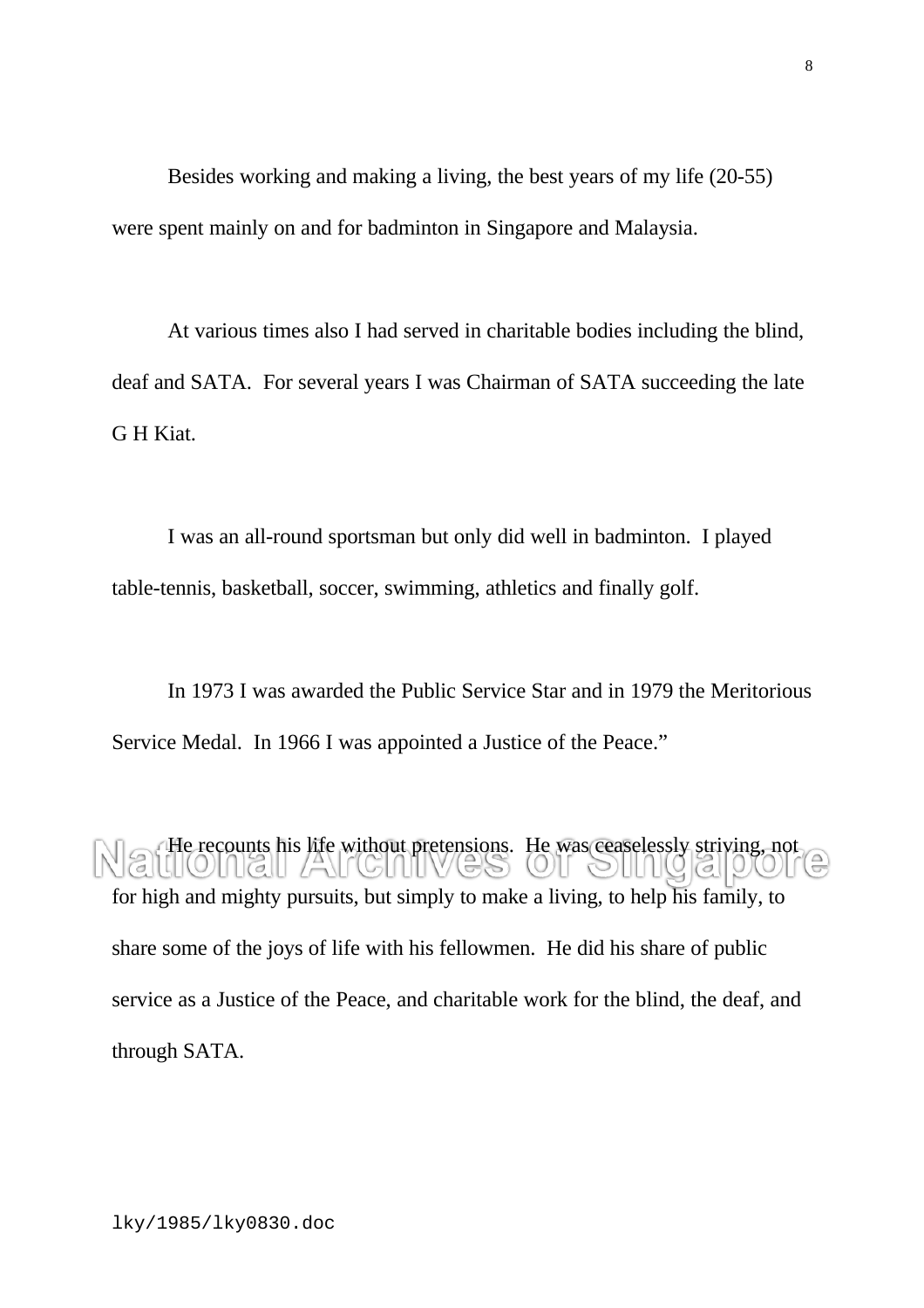Now in his  $69<sup>th</sup>$  year, he does not hanker after high office. He was happy and content with his life as he has lived it, and looked forward to what he was doing in SBC. When persuaded and convinced he agreed to accept office as a matter of responsibility.

I carry the uncomfortable knowledge that sometimes I have done a person harm by inviting him to take high office. It has meant upsetting the even tenor of other people's settled lives. Worse it has made their later adjustment to ordinary life, after leaving office, very difficult. He knew that this job would not be for life. The President after him is likely to be elected by the whole electorate. His term is for four years. But it may turn out to be less than four years, if the amendments to our Constitution for a President to be elected by the electorate are ready before then. I asked him, therefore, what he would do after the Presidency? How would he adjust to life? He replied: "I was 'His Excellency' for over 10 years in Kuala Lumpur and in Tokyo. I have had no trouble  $\Box$  (3 |  $\Box$  /ANT (5 | 1 | | | becoming a private citizen again. I do not expect any problems after I cease to be President." He has his head firmly placed between his shoulders. He has a sense of proportions and perspective.